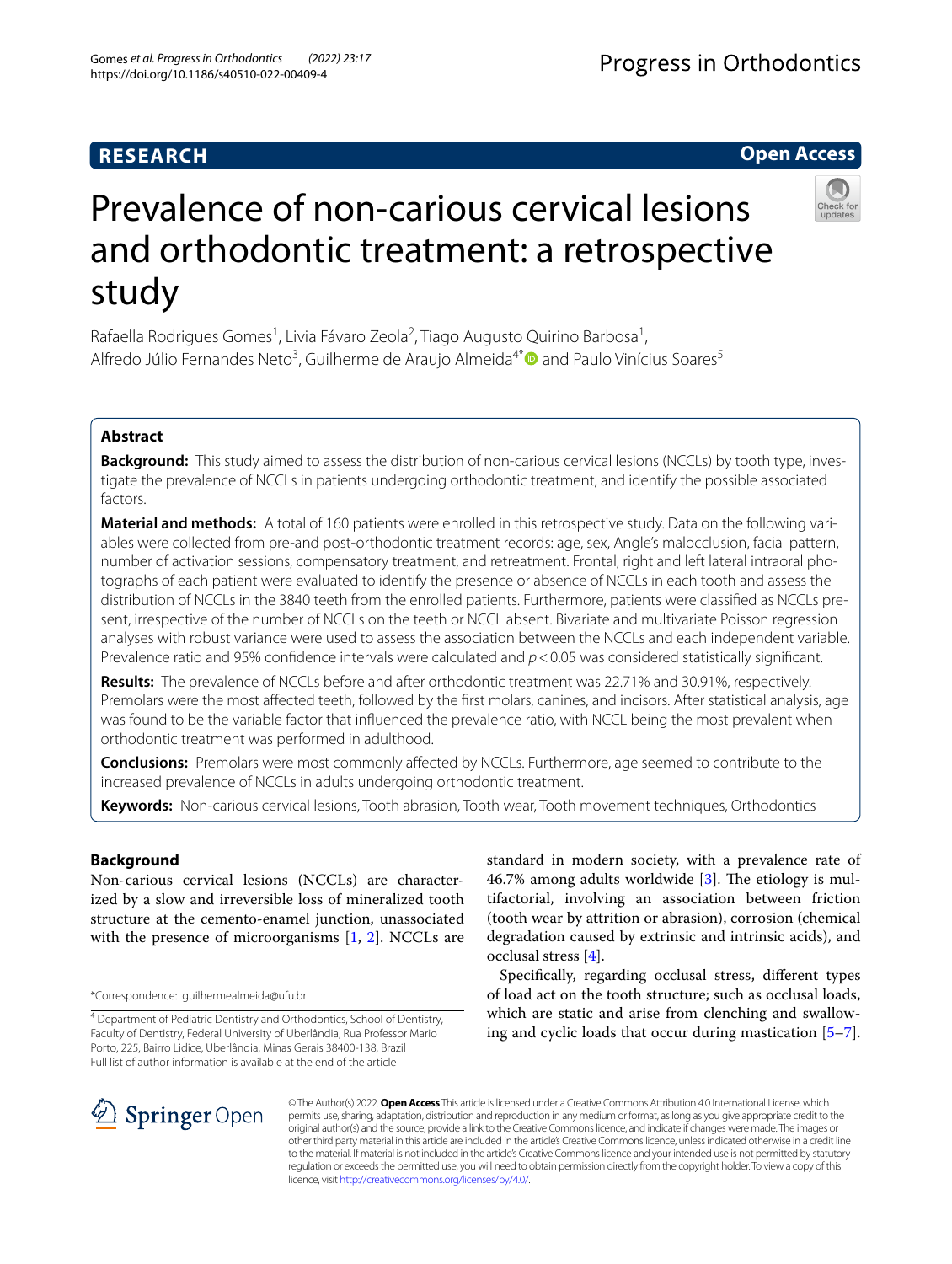Another factor that contributes to undesirable temporary cyclic load is orthodontic treatment [[8\]](#page-5-6).

As observed in several three-dimensional fnite element studies, the stress concentration caused by the forces from orthodontic treatment force is higher in the cervical region of the tooth than in other areas  $[9-11]$  $[9-11]$ . Therefore, the presence of this stress concentration could advocate the initiation or progression of tooth structure loss in the cervical region through micro-ruptures, thereby making it more permeable and susceptible to other etiological factors [\[12,](#page-5-9) [13](#page-5-10)].

Approximately, 56% of the population has malocclusion and is considered a public health problem that can cause occlusal disorders, compromise the dental esthetics and quality of life [\[14\]](#page-5-11). Furthermore, concomitant with the high demand for orthodontic treatment [[15](#page-5-12)] among adults, an increasing number of patients complain of NCCLs, especially in the posterior teeth. However, systematic reviews, meta-analyses, and randomized clinical trials focus on studies that evaluate the efficiency of composites, acids, and adhesives, rather than investigating possible associations between the presence of NCCLs and factors present in modern society, such as orthodontic treatment and advancing age [[16](#page-5-13), [17\]](#page-5-14).

Therefore, the aims of this study were to:  $(1)$  determine the frequency of NCCLs in adult patients who underwent orthodontic treatment according to the tooth type, and (2) evaluate the possible risk factors associated with the prevalence of NCCL. The null hypothesis was that orthodontic treatment does not infuence the distribution of NCCLs by tooth type and the possible risk factors have no infuence on the prevalence of NCCLs.

## **Material and methods**

This retrospective study was approved by the Ethics Committee of the Federal University of Uberlândia (#1.382.955). Patient records at a private orthodontic practice in Uberlândia, Brazil, were screened with no infuence from the treating practitioner. Various factors were taken into consideration: a population of 271 registered patients at the dental office, confidence interval of 95%, margin of error of 5%, design efect of 1.0, and an anticipated outcome frequency in the population of 50%. Subsequently, 160 patients were included in this study.

According to the eligibility criteria, all records were selected serially and consecutively from 2005 to 2015. A total of 99 women and 61 men were selected, with a mean age of 22.8 years, and 27 activation sessions. The inclusion criteria were: participants who underwent orthodontic treatment with a fxed appliance, presence of permanent dentition from the frst molars to frst molar at the initiation of the treatment, aged between 10 and 52 years, both sexes, documentation of all the previous orthodontic treatment appointments and digital photographs before and after the treatment. On the contrary, patients who had primary or mixed dentition, periodontal diseases, agenesis of any of the permanent second molars, or without previous treatment documentations, or intraoral, frontal and lateral photographs corresponding to the orthodontic treatment were excluded.

Initially, a data collection form was developed in which each patient was assigned a unique number. Subsequently, patient records were evaluated by a single examiner who obtained the patient demographic information, such as age and sex at the beginning of the comprehensive orthodontic treatment. Furthermore, data related to Angle's malocclusion, facial pattern, number of activation sessions, compensatory orthodontic treatment performed, and orthodontic retreatment were also collected. In this context, the compensatory orthodontic treatment comprised of any interventions that were aimed to camoufage mild or moderate discrepancies of the maxillomandibular relationship by changing the inclinations of the appropriate teeth.

High-resolution intraoral photographs  $(3008 \times 2000)$ pixels) up to the frst permanent molars of both the arches of the patients, before and after orthodontic treatment were captured and evaluated. All the photographs were taken by the same person, using two Nikon camera bodies (D70 and D7100), a 105 mm AF micro-Nikkor lens, and a half-power two-ring fash (Nikon SB 29 s and Yongnuo YN14EX) over the 10 year treatment period. The frontal photographs were obtained perpendicularly to the buccal surface of the maxillary central incisors, at a focal distance of 0.5 m, a diaphragm aperture of 22, and a velocity of  $1/125$ . The right and left lateral photographs were obtained perpendicular to the buccal surface of their respective upper frst premolars under the same parameters, except for the 25° diaphragm opening. Any loss of tooth structure in the cervical region, regardless of the lesion size, was considered as NCCL. Each tooth was classifed as having an NCCL present or absent on the basis of the photographs.

For data collection on the presence or absence of NCCLs in the photographs, two examiners were trained and calibrated by a dentist, with 15 years of clinical experience, using a random sample of 16 patients. The Kappa coefficients for the intra-examiner and toothto-tooth inter-examiner agreements were 0.91 and 0.8, respectively.

After the calibration phase, photographs of the patients were evaluated by the two examiners to determine the prevalence of NCCLs on each tooth before and after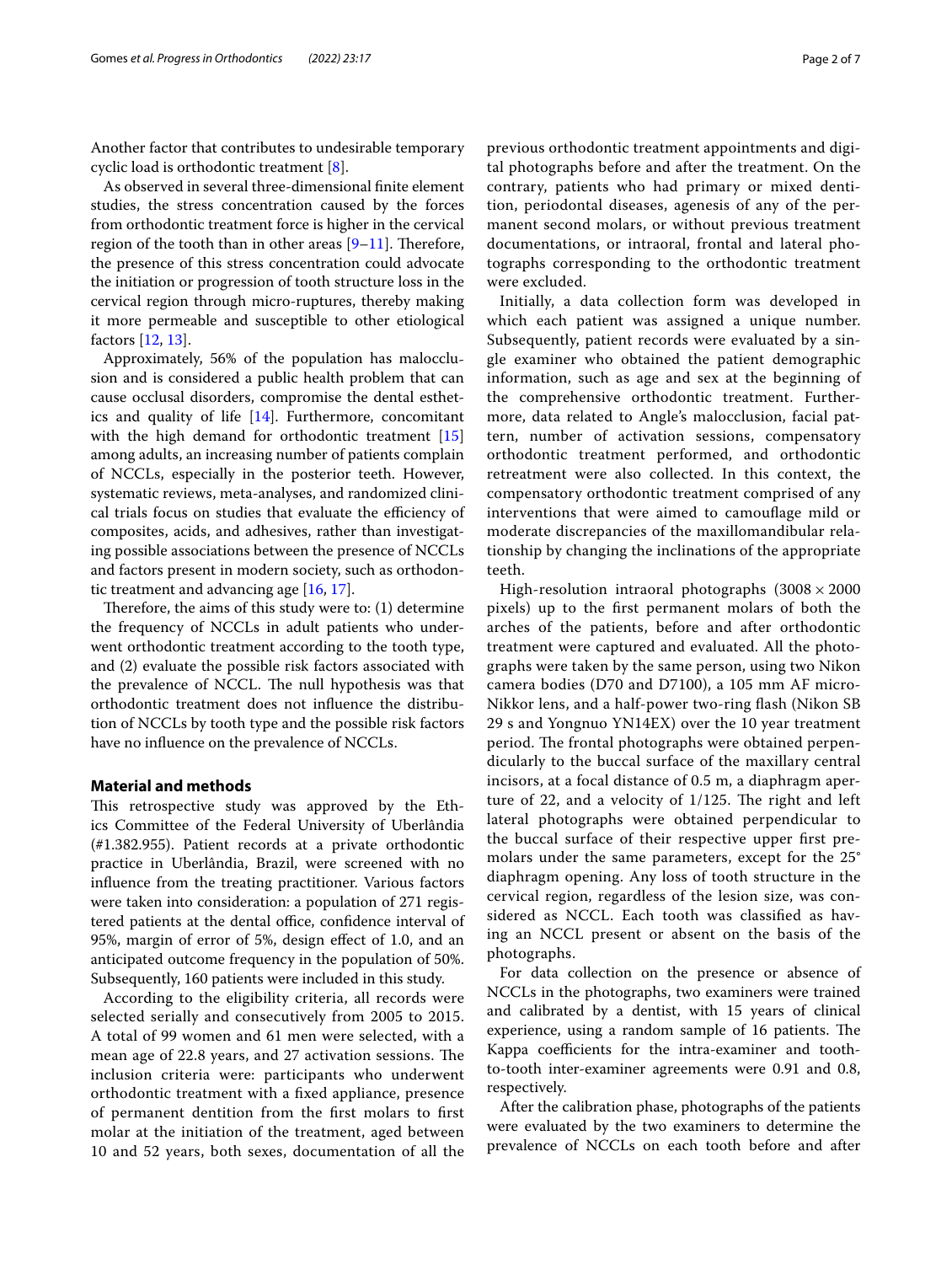orthodontic treatment. All data obtained were included in the data collection form.

## **Statistical analysis**

Statistical dataThe collected data were recorded in standardized spreadsheets. Descriptive statistics were used to describe the patient characteristics. Bivariate and multivariate Poisson regression with robust variance was used to determine the association between NCCLs and each independent variable. The level of significance and the confdence interval was set at 5% and 95%, respectively. All analyses were performed using the Stata statistical package (version 14.0; StataCorp LP, College Station, TX, USA).

# **Results**

This study included 160 orthodontic patients and a total of 3840 teeth were evaluated. The prevalence of NCCLs per tooth was 22.71% (872 teeth) before orthodontic treatment and 30.91% (1187 teeth) after treatment, resulting in an increase of 8.2%. The distribution of NCCLs by tooth type is presented in Fig. [1](#page-2-0), in which the

<span id="page-2-0"></span>Without NCCL With NCCL 180 160 140 Number of teeth<br>
8<br>
8<br>
8<br>
8  $40$  $20$  $\circ$ 15 13 12 11 21 22 16 14 23 24 25 Tooth  $36$ 35  $34$ 33 32 31 41 42 43 44 45 46  $\mathbf{0}$  $20$ 40 Number of teeth 60 80 100 120 140 160 180 **Fig. 1** Prevalence of non-carious cervical lesions in permanent teeth subjected to orthodontic treatment (from first molar to first molar)

premolars were the most commonly afected teeth, followed by the frst molars, canines, and incisors.

Most of the patients included in this study were women, aged up to 20 years, and presented with an Angle Class I malocclusion and a dolichofacial pattern. The treatment mostly lasted between 19 and 36 sessions, and in most cases, no compensatory treatment or retreatment was performed (Table [1\)](#page-2-1).

The results obtained from the multivariate-adjusted Poisson regression model are presented in Table [2.](#page-3-0) This study demonstrated the age promoted changes in the prevalence ratio of NCCLs. Participants aged 21–35 years were 1.14 times (PR=1.14, 95% CI: 1.05–1.25; *p*<0.002) more likely to have NCCLs than those aged<20 years. Moreover, the likelihood of having NCCLs increased 1.19 times for individuals aged > 35 years ( $PR = 1.19$ , 95% CI: 1.10–1.29;  $p < 0.001$ ) when compared to younger participants. Contrastingly, sex, Angle's malocclusion, facial pattern, number of activation sessions, compensatory treatment, and retreatment were not signifcantly associated with the incidence of NCCLs.



<span id="page-2-1"></span>

| <b>Table 1</b> Distribution of variables |
|------------------------------------------|
|------------------------------------------|

| Variable                      | Patients ( $N = 160$ ) |  |  |
|-------------------------------|------------------------|--|--|
| Gender                        |                        |  |  |
| Female                        | 99 (62%)               |  |  |
| Male                          | 61 (38%)               |  |  |
| Age                           |                        |  |  |
| Up to 20 years                | 94 (59%)               |  |  |
| $21 - 35$ years               | 34 (21%)               |  |  |
| $>$ 35 years                  | 32 (20%)               |  |  |
| Number of activation sessions |                        |  |  |
| 6-18 sessions                 | 27 (17%)               |  |  |
| 19-36 sessions                | 113 (71%)              |  |  |
| > 36 sessions                 | 20 (13%)               |  |  |
| Angle classification          |                        |  |  |
| Class I                       | 76 (48%)               |  |  |
| Class II                      | 74 (46%)               |  |  |
| Class III                     | 10 (6%)                |  |  |
| Facial pattern                |                        |  |  |
| Mesiofacial                   | 54 (34%)               |  |  |
| Brachyfacial                  | 10 (6%)                |  |  |
| Dolichofacial                 | 96 (60%)               |  |  |
| Compensatory treatment        |                        |  |  |
| No                            | 110 (69%)              |  |  |
| Yes                           | 50 (31%)               |  |  |
| Retreatment                   |                        |  |  |
| No                            | 118 (74%)              |  |  |
| Yes                           | 42 (26%)               |  |  |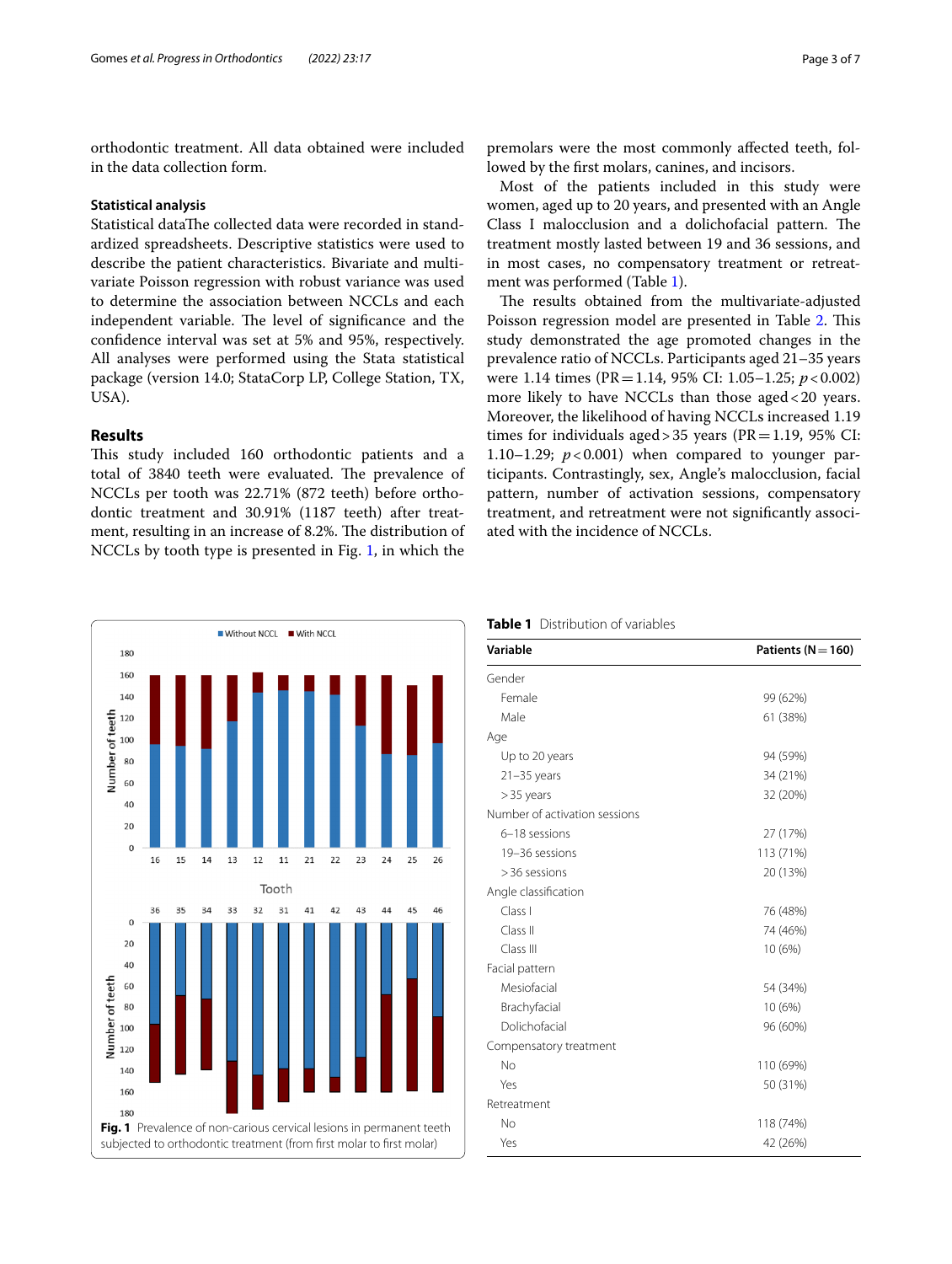<span id="page-3-0"></span>**Table 2** Poisson regression analyses of the association between non-carious cervical lesions and the independent variables

| Variable                                                       | PR (95% CI)         | p value    | Adjusted PR (95% CI) | p value    |
|----------------------------------------------------------------|---------------------|------------|----------------------|------------|
| Age (reference: up to 20 years)                                |                     |            |                      |            |
| $21 - 35$ years                                                | $1.13(1.05 - 1.23)$ | $0.002*$   | $1.14(1.05 - 1.25)$  | $< 0.002*$ |
| $>$ 35 years                                                   | $1.17(1.08 - 1.25)$ | $< 0.001*$ | $1.19(1.10 - 1.29)$  | $< 0.001*$ |
| Gender (reference: women)                                      |                     |            |                      |            |
| Men                                                            | $1.02(0.94 - 1.10)$ | 0.564      | $1.05(0.97 - 1.14)$  | 0.158      |
| Angle classification (reference: Class I)                      |                     |            | 1                    |            |
| Class II                                                       | $1.05(0.97 - 1.13)$ | 0.213      | $1.00(0.93 - 1.09)$  | 0.815      |
| Class III                                                      | $1.11(1.00 - 1.23)$ | $0.046*$   | $1.09(0.98 - 1.22)$  | 0.095      |
| Facial pattern (reference: mesofacial)                         |                     |            |                      |            |
| Brachyfacial                                                   | $1.04(0.95 - 1.13)$ | 0.308      | $1.04(0.96 - 1.13)$  | 0.251      |
| Dolichofacial                                                  | $1.11(0.98 - 1.25)$ | 0.079      | $1.08(0.95 - 1.22)$  | 0.198      |
| Number of activation sessions (reference: 6 to 18<br>sessions) |                     |            |                      |            |
| 19-36 sessions                                                 | $1.03(0.92 - 1.15)$ | 0.558      | $1.07(0.97 - 1.18)$  | 0.161      |
| > 36 sessions                                                  | $1.08(0.95 - 1.23)$ | 0.222      | $1.11(0.97 - 1.28)$  | 0.114      |
| Compensatory treatment (reference: no)                         |                     |            |                      |            |
| Yes                                                            | $0.99(0.92 - 1.08)$ | 0.960      | $0.98(0.91 - 1.06)$  | 0.682      |
| Retreatment (reference: no)                                    |                     |            |                      |            |
| Yes                                                            | $1.07(0.99 - 1.15)$ | 0.057      | $1.03(0.96 - 1.11)$  | 0.320      |

*PR* prevalence ratio, *CI* confdence interval

\*Signifcant diference (Poisson regression model, *p*<0.05)

# **Discussion**

Considering the study fndings, the null hypothesis could not be confrmed. NCCLs increased only 8.2% at the end of the orthodontic treatment. Premolars were the most afected teeth and the age factor infuenced the prevalence of NCCLs (Fig. [1](#page-2-0)).

In recent decades, an increase in the number of adults seeking correction of malocclusion has been reported and is attributed to the growing esthetic demand in the society, comfort of orthodontic appliances, and greater access to information and oral health care by the population [[18\]](#page-5-15).

Concurrently, several hypotheses have emerged in the literature to explain the etiology of NCCLs, with a consensus of it being multifactorial and involving the association of friction, corrosion, and occlusal stress factors [[4,](#page-5-3) [5](#page-5-4), [12,](#page-5-9) [19](#page-5-16)].

One of these hypotheses also states that malocclusion and occlusal trauma/interferences, which possibly increase the stress concentration in the cervical region, contribute to the weakening of the dental structures along with other etiological factors  $[4, 9-11, 20-22]$  $[4, 9-11, 20-22]$  $[4, 9-11, 20-22]$  $[4, 9-11, 20-22]$  $[4, 9-11, 20-22]$  $[4, 9-11, 20-22]$ . The increased stress in this region of the dental crown would vary in intensity depending on the presence of diferent factors, such as age, type and severity of malocclusion, craniofacial pattern, type of orthodontic movement, treatment duration, root length, amount of bone loss, and orthodontic treatment [\[18](#page-5-15)].

In the present study, the prevalence of NCCLs increased from 22.71% to 30.91% after orthodontic treatment. NCCLs were equally distributed in both the upper and lower dental arches, and the most susceptible teeth were the premolars, followed by the frst molars, canines, and incisors (Fig.  $1$ ). The premolars have lesser crown volume and a considerably thinner buccal bone plate compared to other teeth. Furthermore, they are subjected to excessive non-axial loads during mandibular excursive movements. These factors may lead to higher flexion of teeth and increased stress concentration in the cervical region, thus explaining the increased prevalence of NCCLs (Fig. [1\)](#page-2-0) [\[22](#page-5-18)–[24\]](#page-5-19) . Furthermore, these fndings are consistent with those of previous studies [\[23](#page-5-20), [25–](#page-5-21)[27](#page-5-22)].

Few variables, such as sex, the type of malocclusion, and especially the craniofacial pattern were expected to infuence the prevalence of NCCLs. Diferent occlusal disorders combined with distinct craniofacial patterns, were expected to generate stress in the cervical vestibular regions of the teeth, and were capable of generating new NCCLs. However, none of these variables were related to the emergence of new NCCLs during orthodontic treatment (Table [2](#page-3-0)).

In contrast, one of the patient-related characteristics that infuenced the prevalence of NCCLs was age.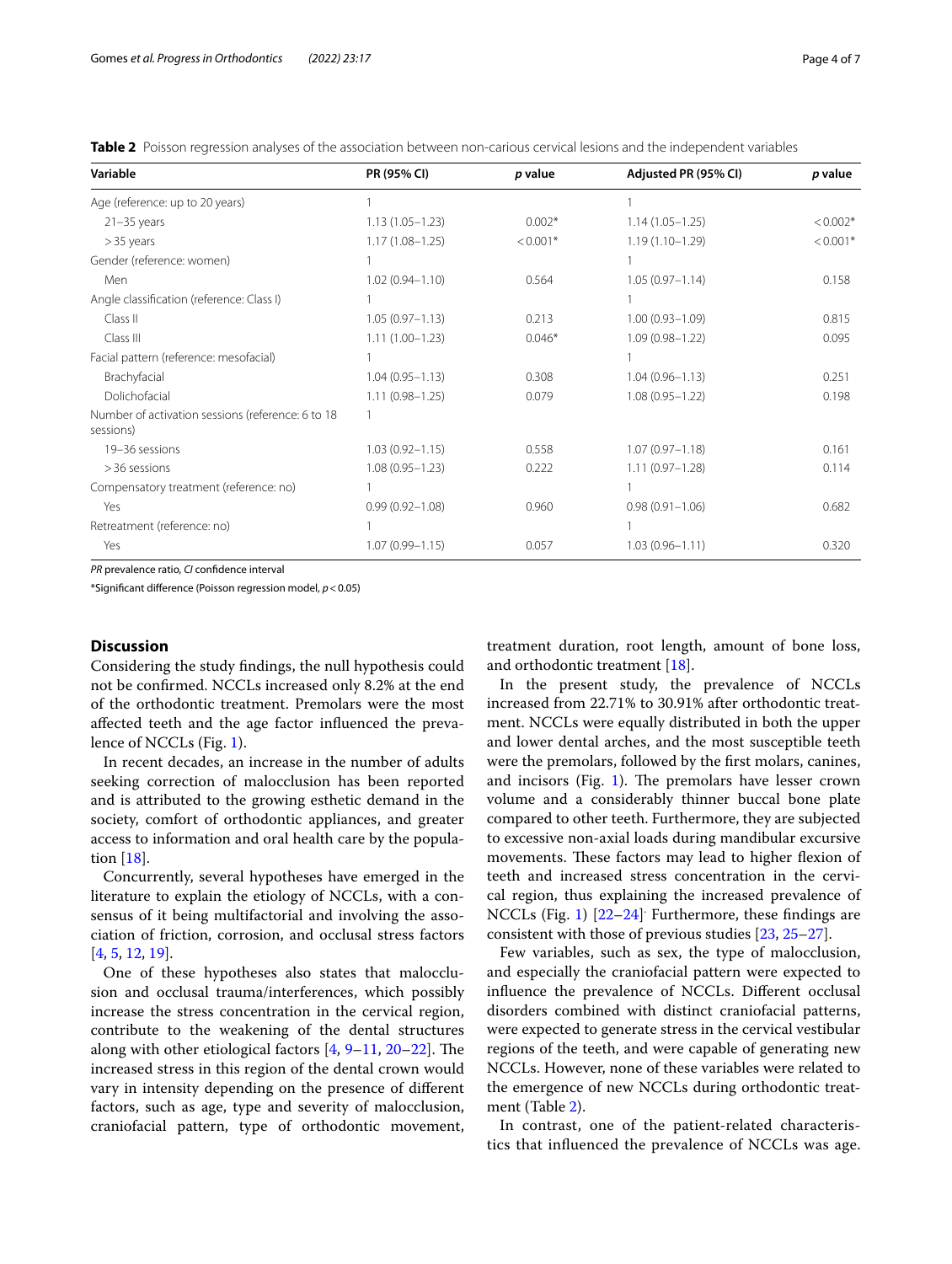Participants aged 21–35 years and > 35 years were 1.14 and 1.19 times more likely to have NCCLs than those aged  $<$  [2](#page-3-0)0, respectively (Table 2). This increase in the prevalence of NCCLs may be due to the extended exposure to etiological factors of NCCLs among older adults and makes them more susceptible to the development of NCCLs during orthodontic treatment [\[23](#page-5-20)].

Regarding the characteristics of orthodontic treatment, patients who underwent 6–18 activation sessions showed no statistically signifcant diference in the prevalence ratio of NCCLs compared to those who underwent 19–36 or > 36 activation sessions (Table [2\)](#page-3-0). According to few studies [[28\]](#page-5-23), the number of orthodontic activations depends on the patient compliance, missed appointments and problems/breakage of devices, inadequate oral hygiene, initial malocclusion severity, and age of the individual, thereby signifcantly afecting the treatment time. As the individual ages, their metabolism tends to slow down. Consequently, the same orthodontic procedure will probably require greater activation and longer time to achieve the desired results, thus prolonging the duration of the treatment [\[29](#page-5-24)]. However, despite the longer duration of treatment resulting in extended duration of orthodontic forces acting on the teeth and a more signifcant number of activations, this variable did not infuence the prevalence of NCCLs.

Similarly, individuals who underwent compensatory orthodontic treatment were unlikely to have an increase in the prevalence of NCCLs. However, this result contradicted expectations because changes in the positioning of a group of teeth to compensate for an existing anteroposterior, vertical, and/or transverse skeletal discrepancy modifed the axial inclinations of the teeth involved. Changes in the axial inclinations of these teeth could modify the direction of the masticatory forces that act on them, which can generate an increase in the concentration of tension in the cervical region, favoring the development of NCCLs [[30](#page-5-25)]. However, in this study, this fnding was not elicited.

In specifc situations, such as incorrect diagnoses and planning, poor quality results, muscle imbalance, unfavorable residual craniofacial growth, genetic factors, or inadequate retention protocols, orthodontic retreatment may be necessary [[31\]](#page-5-26). In this study, patients who underwent orthodontic retreatment were no longer susceptible to NCCLs. Although they were subjected to new force applications and respective tooth movements at a slightly older age, these interventions were not sufficient to impact a statistically signifcant increase in the prevalence of NCCLs.

The lack of statistically significant differences between the prevalence of NCCLs and the number of

pation of these variables in the development of NCCLs. Their association was investigated only with respect to the ability of each variable in this study to trigger new NCCLs and not their capacity to promote dimensional increases in the pre-existing NCCLs.

This study aimed to analyze patients exclusively by an experienced professional with more than 30 years of experience. The idea of a single professional was adopted to eliminate biases arising from diferent techniques or levels of training and experience. A limitation of this study was the lack of a control group. Moreover, this was a retrospective study with limited control over the collection of sample variables, which may afect the possible inferences of the association between the etiological factors for NCCL and orthodontic treatment. Therefore, we suggest that further cohort and casecontrol studies are needed on this topic using more precise methodologies that assess the presence or absence of NCCLs and the possible dimensional changes based on potential etiological factors.

# **Conclusion**

This study concluded that premolars were most commonly afected by the NCCLs, whereas age seemed to contribute to the increased prevalence of NCCLs in adults undergoing orthodontic treatment.

#### **Abbreviations**

NCCLs: Non-carious cervical lesions; PR: Prevalence ratio; CI: Confdence interval.

#### **Acknowledgements** Not applicable.

**Author contributions**

RRG designed the study, collected the records, performed the measurements, analyzed the results and wrote the manuscript. LFZ designed the study, analyzed the results, provided the statistical analysis of the data and wrote the manuscript. TAQB performed the measurements for the diferent variables and collected the data. GAA performed the study design, treated the patients included in the study, provided the patient records, participated in the study coordination and wrote the manuscript. AJFN designed the study and participated in the coordination of the study. PVS designed the study and participated in the coordination of the study. All authors read and approved the fnal manuscript.

#### **Funding**

This study was supported in part by the Coordenação de Aperfeiçoamento de Pessoal de Nível Superior—Brasil (CAPES) [Finance Code 001].

#### **Availability of data and materials**

The datasets used and/or analyzed in the course of this study are available from the corresponding author on reasonable request.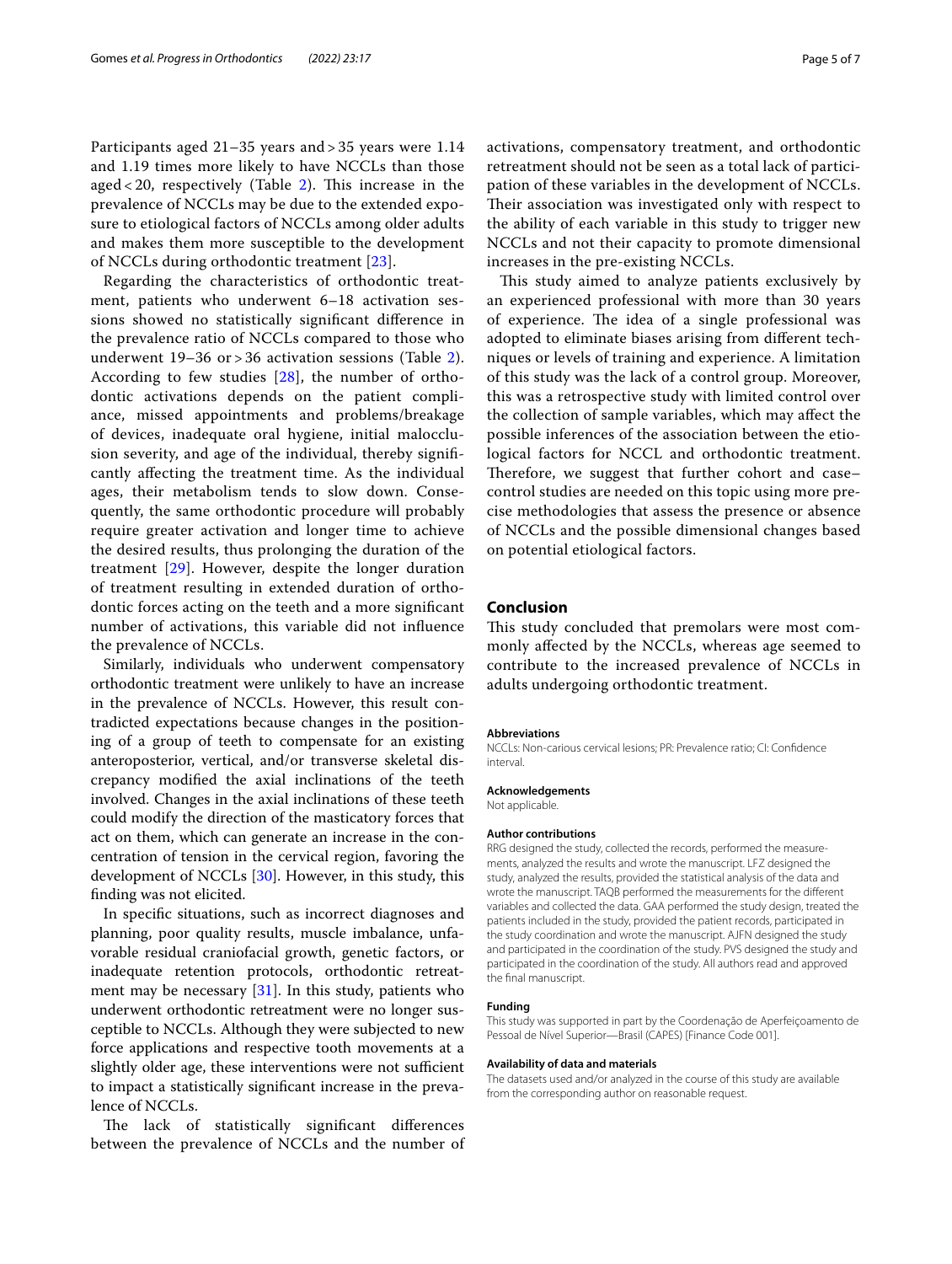## **Declarations**

#### **Ethics approval and consent to participate**

The present study was approved by the Ethical Committee of the Federal University of Uberlândia (Uberlândia, Brazil), code 1382955.

#### **Consent to publication**

Not applicable.

#### **Competing interests**

The authors declare that they have no competing interests.

## **Author details**

<sup>1</sup> Faculty of Dentistry, Federal University of Uberlândia, Uberlândia, Minas Gerais, Brazil.<sup>2</sup> Department of Restorative Dentistry, Faculty of Dentistry, Federal University of Minas Gerais, Belo Horizonte, Minas Gerais, Brazil. <sup>3</sup>Department of Occlusion, Fixed Prosthesis and Dental Materials, Faculty of Dentistry, Federal University of Uberlândia, Uberlândia, Minas Gerais, Brazil. <sup>4</sup>Department of Pediatric Dentistry and Orthodontics, School of Dentistry, Faculty of Dentistry, Federal University of Uberlândia, Rua Professor Mario Porto, 225, Bairro Lidice, Uberlândia, Minas Gerais 38400-138, Brazil. <sup>5</sup>Department of Dentistry and Dental Materials, Faculty of Dentistry, Federal University of Uberlândia, Uberlândia, Minas Gerais, Brazil.

#### Received: 15 December 2021 Accepted: 5 April 2022 Published online: 16 May 2022

#### **References**

- <span id="page-5-0"></span>Levitch LC, Bader JD, Shugars DA, Heymann HO. Non-carious cervical lesions. J Dent. 1994;22:195–207. [https://doi.org/10.1016/0300-5712\(94\)](https://doi.org/10.1016/0300-5712(94)90107-4) [90107-4.](https://doi.org/10.1016/0300-5712(94)90107-4)
- <span id="page-5-1"></span>2. Telles D, Pegoraro LF, Pereira JC. Prevalence of noncarious cervical lesions and their relation to occlusal aspects: a clinical study. J Esthet Dent. 2000;12:10–5. [https://doi.org/10.1111/j.1708-8240.2000.tb00193.x.](https://doi.org/10.1111/j.1708-8240.2000.tb00193.x)
- <span id="page-5-2"></span>3. Teixeira DN, Thomas RZ, Soares PV, Cune MS, Gresnigt MM, Slot DE. Prevalence of noncarious cervical lesions among adults: a systematic review. J Dent. 2020;95: 103285. <https://doi.org/10.1016/j.jdent.2020.103285>.
- <span id="page-5-3"></span>4. Grippo JO, Simring M, Coleman TA. Abfraction, abrasion, biocorrosion, and the enigma of noncarious cervical lesions: a 20-year perspective. J Esthet Restor Dent. 2012;24:10–23. [https://doi.org/10.1111/j.1708-8240.](https://doi.org/10.1111/j.1708-8240.2011.00487.x) [2011.00487.x](https://doi.org/10.1111/j.1708-8240.2011.00487.x).
- <span id="page-5-4"></span>5. Rees JS. The efect of variation in occlusal loading on the development of abfraction lesions: a fnite element study. J Oral Rehabil. 2002;29:188–93. [https://doi.org/10.1046/j.1365-2842.2002.00836.x.](https://doi.org/10.1046/j.1365-2842.2002.00836.x)
- 6. Soares PV, Santos-Filho PC, Soares CJ, Faria VL, Naves MF, Michael JA, et al. Non-carious cervical lesions: infuence of morphology and load type on biomechanical behaviour of maxillary incisors. Aust Dent J. 2013;58:306– 14. <https://doi.org/10.1111/adj.12084>.
- <span id="page-5-5"></span>7. Reyes E, Hildebolt C, Langenwalter E, Miley D. Abfractions and attachment loss in teeth with premature contacts in centric relation: clinical observations. J Periodontol. 2009;80:1955–62. [https://doi.org/10.1902/](https://doi.org/10.1902/jop.2009.090149) [jop.2009.090149.](https://doi.org/10.1902/jop.2009.090149)
- <span id="page-5-6"></span>8. Peck CC. Biomechanics of occlusion—implications for oral rehabilitation. J Oral Rehabil. 2016;43:205–14.<https://doi.org/10.1111/joor.12345>.
- <span id="page-5-7"></span>9. McGuinness N, Wilson AN, Jones M, Middleton J, Robertson NR. Stresses induced by edgewise appliances in the periodontal ligament–a fnite element study. Angle Orthod. 1992;62:15–22. [https://doi.org/10.1043/](https://doi.org/10.1043/0003-3219(1992)062%3c0015:SIBEAI%3e2.0.CO;2) [0003-3219\(1992\)062%3c0015:SIBEAI%3e2.0.CO;2](https://doi.org/10.1043/0003-3219(1992)062%3c0015:SIBEAI%3e2.0.CO;2).
- 10. Liao Z, Chen J, Li W, Darendeliler MA, Swain M, Li Q. Biomechanical Investigation into the role of the periodontal ligament in optimising orthodontic force: a fnite element case study. Arch Oral Biol. 2016;66:98–107. [https://doi.org/10.1016/j.archoralbio.2016.02.012.](https://doi.org/10.1016/j.archoralbio.2016.02.012)
- <span id="page-5-8"></span>11. Hemanth M, Raghuveer HP, Rani MS, Hegde C, Kabbur KJ, Vedavathi B, et al. An analysis of the stress induced in the periodontal ligament during extrusion and rotation movements: a fnite element method linear study part I. J Contemp Dent Pract. 2015;16:740–3. [https://doi.org/10.5005/jp](https://doi.org/10.5005/jp-journals-10024-1750)[journals-10024-1750.](https://doi.org/10.5005/jp-journals-10024-1750)
- <span id="page-5-9"></span>12. Lee WC, Eakle WS. Possible role of tensile stress in the etiology of cervical erosive lesions of teeth. J Prosthet Dent. 1984;52:374–80. [https://doi.org/](https://doi.org/10.1016/0022-3913(84)90448-7) [10.1016/0022-3913\(84\)90448-7.](https://doi.org/10.1016/0022-3913(84)90448-7)
- <span id="page-5-10"></span>13. Soares PV, Grippo JO. Noncarious cervical lesions and cervical dentin hypersensitivity: etiology, diagnosis, and treatment. 1st ed. Hanover Park: Quintessence Publishing; 2017.
- <span id="page-5-11"></span>14. Lombardo G, Vena F, Negri P, Pagano S, Barilotti C, Paglia L, et al. Worldwide prevalence of malocclusion in the diferent stages of dentition: a systematic review and meta-analysis. Eur J Paediatr Dent. 2020;21:115–22. <https://doi.org/10.23804/ejpd.2020.21.02.05>.
- <span id="page-5-12"></span>15. Kara B, Yilmaz B. Occlusal contact area changes with diferent retention protocols: 1-year follow-up. Am J Orthod Dentofacial Orthop. 2020;157:533–41. <https://doi.org/10.1016/j.ajodo.2019.05.020>.
- <span id="page-5-13"></span>16. Gonçalves DF, Shinohara MS, Carvalho PR, Ramos FD, Oliveira LD, Omoto ÉM, et al. Three-year evaluation of diferent Adhesion strategies in noncarious cervical lesion restorations: a randomized clinical trial. J Appl Oral Sci. 2021;29: e20210192.<https://doi.org/10.1590/1678-7757-2021-0192>.
- <span id="page-5-14"></span>17. Oz FD, Ergin E, Canatan S. Twenty-four-month clinical performance of diferent universal adhesives in etch-and-rinse, selective etching and self-etch application modes in NCCL—a randomized controlled clinical trial. J Appl Oral Sci. 2019;27: e20180358. [https://doi.org/10.1590/](https://doi.org/10.1590/1678-7757-2018-0358) [1678-7757-2018-0358.](https://doi.org/10.1590/1678-7757-2018-0358)
- <span id="page-5-15"></span>18. Proffit WR, Fields HW. Contemporary orthodontics. 2nd ed. St. Louis: Mosby Year Book; 1993.
- <span id="page-5-16"></span>19. Bernhardt O, Gesch D, Schwahn C, Mack F, Meyer G, John U, et al. Epidemiological evaluation of the multifactorial aetiology of abfractions. J Oral Rehabil. 2006;33:17–25. [https://doi.org/10.1111/j.1365-2842.2006.01532.x.](https://doi.org/10.1111/j.1365-2842.2006.01532.x)
- <span id="page-5-17"></span>20. Rees JS. The role of cuspal fexure in the development of abfraction lesions: a fnite element study. Eur J Oral Sci. 1998;106:1028–32. [https://](https://doi.org/10.1046/j.0909-8836.1998.eos106608.x) [doi.org/10.1046/j.0909-8836.1998.eos106608.x.](https://doi.org/10.1046/j.0909-8836.1998.eos106608.x)
- 21. Benazzi S, Grosse IR, Gruppioni G, Weber GW, Kullmer O. Comparison of occlusal loading conditions in a lower second premolar using threedimensional fnite element analysis. Clin Oral Investig. 2014. [https://doi.](https://doi.org/10.1007/s00784-013-0973-8;18:369-75.10.1007/s00784-013-0973-8) [org/10.1007/s00784-013-0973-8;18:369-75.10.1007/s00784-013-0973-8](https://doi.org/10.1007/s00784-013-0973-8;18:369-75.10.1007/s00784-013-0973-8).
- <span id="page-5-18"></span>22. Brandini DA, Trevisan CL, Panzarini SR, Pedrini D. Clinical evaluation of the association between noncarious cervical lesions and occlusal forces. J Prosthet Dent. 2012;108:298–303. [https://doi.org/10.1016/S0022-](https://doi.org/10.1016/S0022-3913(12)60180-2) [3913\(12\)60180-2.](https://doi.org/10.1016/S0022-3913(12)60180-2)
- <span id="page-5-20"></span>23. Que K, Guo B, Jia Z, Chen Z, Yang J, Gao P. A cross-sectional study: noncarious cervical lesions, cervical dentine hypersensitivity and related risk factors. J Oral Rehabil. 2013;40:24–32. [https://doi.org/10.1111/j.1365-](https://doi.org/10.1111/j.1365-2842.2012.02342.x) [2842.2012.02342.x](https://doi.org/10.1111/j.1365-2842.2012.02342.x).
- <span id="page-5-19"></span>24. Senna P, Del Bel CA, Rösing C. Non-carious cervical lesions and occlusion: a systematic review of clinical studies. J Oral Rehabil. 2012;39:450–62. [https://doi.org/10.1111/j.1365-2842.2012.02290.x.](https://doi.org/10.1111/j.1365-2842.2012.02290.x)
- <span id="page-5-21"></span>25. Brandini DA, Pedrini D, Panzarini SR, Benete IM, Trevisan CL. Clinical evaluation of the association of noncarious cervical lesions, parafunctional habits, and TMD diagnosis. Quintessence Int. 2012;43:255–62. [https://doi.](https://doi.org/10.1038/sj.bdj.2012.639) [org/10.1038/sj.bdj.2012.639](https://doi.org/10.1038/sj.bdj.2012.639).
- 26. Smith WA, Marchan S, Rafeek RN. The prevalence and severity of noncarious cervical lesions in a group of patients attending a university hospital in Trinidad. J Oral Rehabil. 2008;35:128–34. [https://doi.org/10.](https://doi.org/10.1111/j.1365-2842.2007.01763.x) [1111/j.1365-2842.2007.01763.x](https://doi.org/10.1111/j.1365-2842.2007.01763.x).
- <span id="page-5-22"></span>27. Teixeira DN, Zeola LF, Machado AC, Gomes RR, Souza PG, Mendes DC, et al. Relationship between noncarious cervical lesions, cervical dentin hypersensitivity, gingival recession, and associated risk factors: a crosssectional study. J Dent. 2018;76:93–7. [https://doi.org/10.1016/j.jdent.](https://doi.org/10.1016/j.jdent.2018.06.017) [2018.06.017](https://doi.org/10.1016/j.jdent.2018.06.017).
- <span id="page-5-23"></span>28. Melo AC, Carneiro LO, Pontes LF, Cecim RL, de Mattos JN, Normando D. Factors related to orthodontic treatment time in adult patients. Dent Press J Orthod. 2013;18:59–63. [https://doi.org/10.1590/s2176-94512](https://doi.org/10.1590/s2176-94512013000500011) [013000500011.](https://doi.org/10.1590/s2176-94512013000500011)
- <span id="page-5-24"></span>29. Moresca R. Orthodontic treatment time: can it be shortened? Dent Press J Orthod. 2018;23:90–105. [https://doi.org/10.1590/2177-6709.23.6.090-105.](https://doi.org/10.1590/2177-6709.23.6.090-105.sar) [sar.](https://doi.org/10.1590/2177-6709.23.6.090-105.sar)
- <span id="page-5-25"></span>30. Aragón ML, Bichara LM, Flores-Mir C, Almeida G, Normando D. Efficiency of compensatory orthodontic treatment of mild class III malocclusion with two diferent bracket systems. Dent Press J Orthod. 2017;22:49–55. [https://doi.org/10.1590/2177-6709.22.6.049-055.oar.](https://doi.org/10.1590/2177-6709.22.6.049-055.oar)
- <span id="page-5-26"></span>31. Chow L, Goonewardene MS, Cook R, Firth MJ. Adult orthodontic retreatment: a survey of patient profles and original treatment failings. Am J